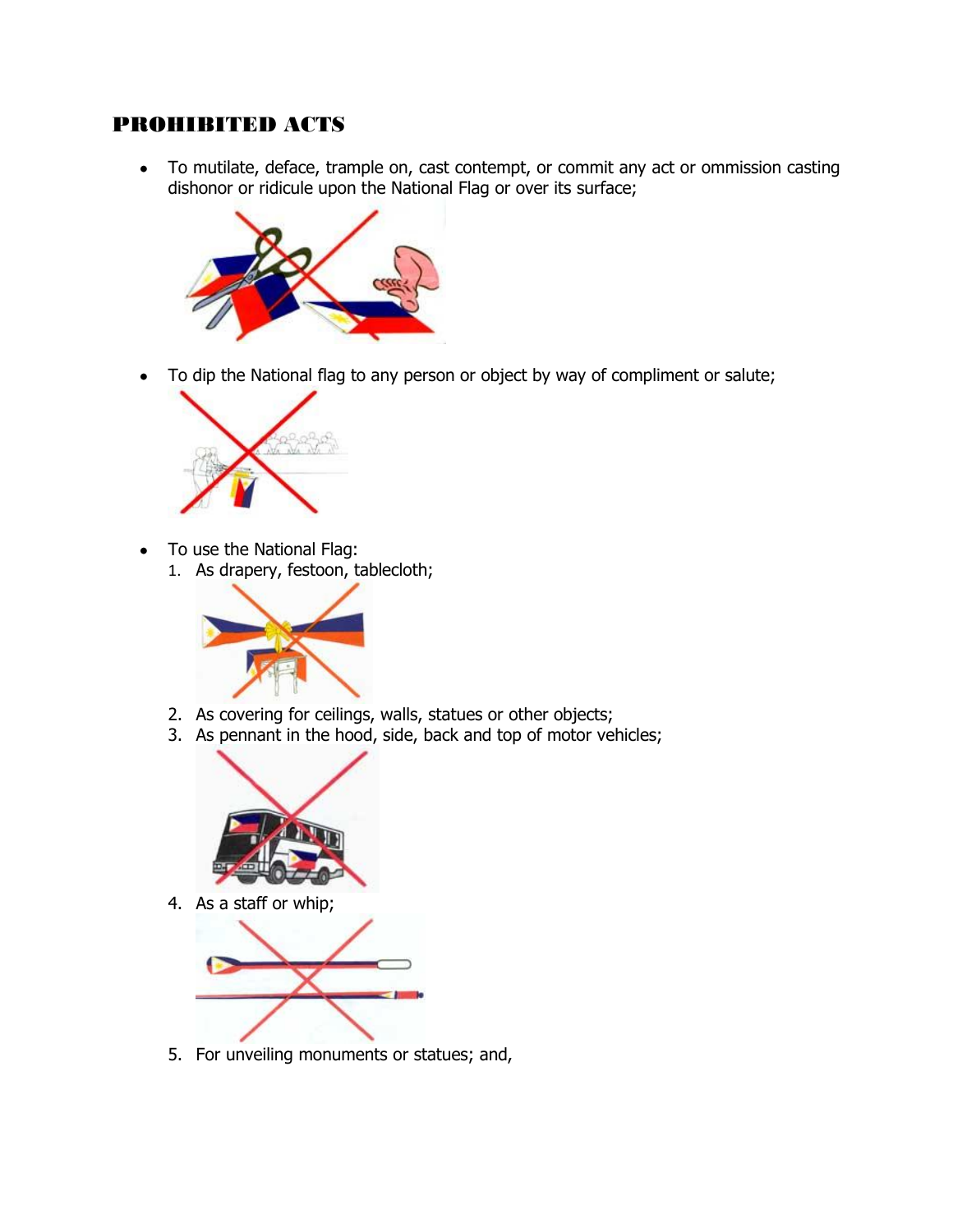

6. As trademarks, or for industrial, commercial or agricultural labels or design;



- To display the National Flag:  $\bullet$ 
	- 1. Under any painting or picture;



2. Horizontally. It shall always be hoisted aloft and be allowed to fall freely;



3. Below any platform; or,



4. In discotheques, cockpits, night and day clubs, casinos, gambling joints and places of vice or where frivolity prevails.